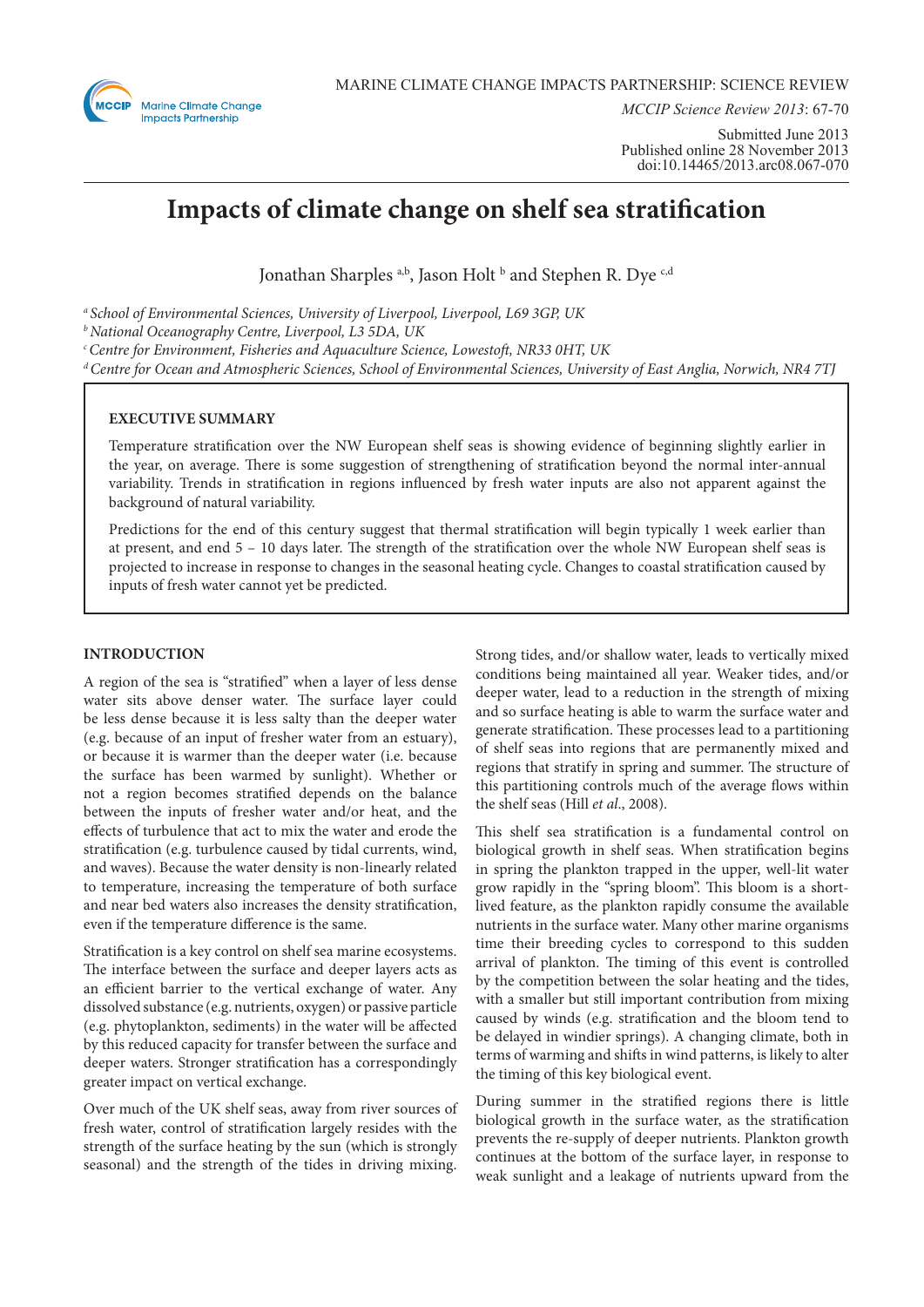deeper water. Growth rates are low, but added up over the whole summer the total amount of growth is similar to that in the spring bloom (Sharples, 2008) and is believed to be vital in supporting the rest of the marine food chain after the spring bloom (Richardson *et al*., 2000). The boundaries between the mixed and stratified regions are also important regions for biological growth and the distribution of marine animals that depend on the plankton for their food (Pingree *et al*., 1975; Begg and Reid, 1996; Sims and Quayle, 1998). Stratification has been associated with a reduced oxygen level in bottom waters of open-shelf regions (Greenwood *et al*.; 2010, Queste *et al.,* 2013).

Close to the coast the strength of the tidal currents around much of the UK coast generates sufficient mixing to prevent stratification that would otherwise form due to the inputs of estuarine (low salinity) water. Instead coastal waters tend to be vertically well-mixed, but with salinity gradually increasing offshore away from the estuaries. Two notable exceptions to this are the eastern Irish Sea (Liverpool Bay, influenced by the estuaries of the Dee, Mersey, Ribble, Wyre and Lune (Sharples and Simpson, 1995)) and the southern North Sea (influenced by the Rhine (Souza and Simpson, 1996)), where a fresher surface layer can form during weaker tidal flows (neap tides) but is then eroded when the tidal currents increase (spring tides). The development of stratification in these coastal areas can be associated with an increase in the transport rates of estuarine water and its constituents (sediments, nutrients, anthropogenic contaminants) away from the coast at the sea surface, but at the same time increased onshore transports of material in the bottom waters. Coastal stratification is also implicated in many harmful algal blooms (Tett *et al*., 2003). As stratification by fresher water at the coast is dependent on the balance between the rate of supply of the estuarine water and the strength of the mixing processes, changes in the climate (i.e. changes in winds and rainfall) will modify this balance.

It is generally appropriate to consider the stratification in these two broad geographical contexts: open shelf seas and near coastal regions of freshwater influence. While model results can provide a more regionalised view there is generally insufficient observations to corroborate this.

## **1. WHAT IS ALREADY HAPPENING?**

#### **Changes in the timing of stratification**

In regions away from the coast, which experience thermal stratification there is model based evidence of a recent trend to earlier stratification and blooms (Young and Holt, 2007) largely in response to warming air temperatures (Sharples *et al*., 2006). Spring air temperatures around the UK are now typically 1.5°C higher than they were in the early 1970s, but these changes are constrained by the light climate and the spring equinox. Trends in the timing of stratification in regions influenced by fresh water inputs are so far not seen, largely because the natural variability in the rate of supply of fresh water combined with cycles in mixing caused by the tides (e.g. the spring-neap tidal cycle) dominate the variability.

#### **Changes in the strength of stratification**

Numerical modelling in the north-western North Sea (1973-2003) indicates marked inter-annual variability in the strength of thermal stratification with a periodicity of about 7 – 8 years (based on Sharples *et al*., 2006). There were no clear trends in the strength of the thermal stratification that could be separated from the inter-annual variability. However, recent analysis of temperature data from the ICES data base (Holt *et al.,* 2012a) shows that trends in surface temperatures (from 1985-2004) are significantly greater than trends in near bottom temperatures in the North Sea. This is only indirect evidence for an increase in stratification since the data do not resolve the seasons, but are supported by corresponding model simulations, which do show an increase in seasonal stratification.

Similarly, for the strength of stratification within regions influenced by fresh water; increased rainfall particularly in the summer, as in 2007 – 2009, does influence the strength of coastal stratification, but the evidence available does not indicate any clear trend visible against the background of strong inter-annual variability.

## **2. WHAT COULD HAPPEN?**

The estimates of likely future changes in stratification have been produced under UK Climate Projections 2009 (UKCP09; Lowe *et al*., 2009). Using weather scenarios provided by the UK Met Office, projections of the state of the UK coastal and shelf seas have been predicted for 2070-2098 and compared with the mean for the period 1961-1990 (Holt *et al.,* 2010). Simulations have also been carried out using an alternative climate model for the MEECE FP7 Project (www. meece.eu; Holt *et al.,* 2012b), showing largely similar results for the stratification on-shelf.

## **Changes in the timing of stratification**

There is a broad projection across the NW European shelf seas of the onset of spring stratification occurring about 1 week earlier. Similarly there is a broad suggestion of the timing of the seasonal breakdown of stratification occurring typically 5 – 10 days later. In both cases the dominant control is the increase in air temperature, which aids stratification. The net impact is for the length of the stratified part of the year to increase, by about 10 – 15 days. Long term predictions are thought to be fairly robust as long as the dominant balance is between heating of the sea surface and tidal mixing. In shallower water, and closer to the coasts, meteorological forcing becomes more important. Long term regional predictions of wind and rainfall patterns are not yet well developed. For example, changes in rainfall may alter the balance of stratification and mixing outside the estuaries, but predictive capability of climate-induced changes in rainfall patterns is as yet too weak to allow any reasonable assessment. There are also challenges in any modelling of freshwater-driven stratification. This is inherently more difficult to simulate correctly compared to stratification by heating because of the localised nature of the sources of fresh water and the need to model horizontal dispersion and mixing away from those sources accurately.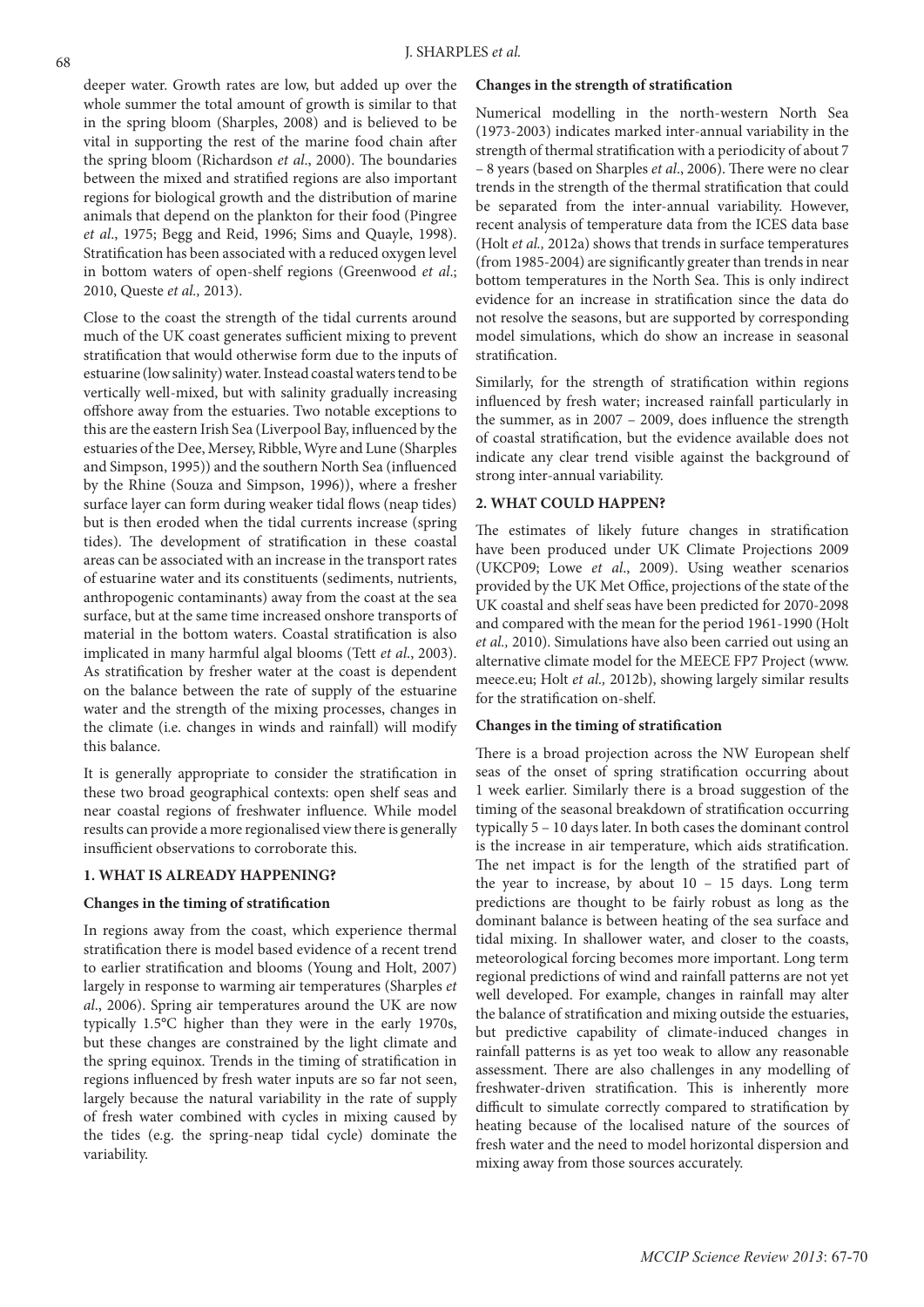#### **Changes in the strength of the stratification**

Again, reliable predictions of change are limited to regions where the balance resides mainly with surface heating and mixing by tides. The model projections from UKCP09 and MEECE both suggest that the entire NW European shelf seas become more strongly stratified. This is a result of changes in the seasonal heating cycle and the water temperature being warmer. The MEECE simulations include a fully coupled ecosystem model which demonstrates a reduced nutrient flux across the thermocline in the summer arising from this increased stratification.

In the UKCP09 simulations, there is a marked change in the projection in the open ocean, where much larger increases in stratification result from changes in open ocean salinities. Closer to the coast where fresh water from the estuaries plays a role in determining stratification, knowledge of future rainfall trends is insufficient to allow useful assessments.

## **3. KNOWLEDGE GAPS**

The top priority knowledge gaps that need to be addressed in the short term to provide better advice to be given to policy makers are:

a. We need to improve knowledge of how regional patterns in rainfall and winds will change over the next century.

b. Assessing present changes and trends is hampered by a lack of suitable data: there is a need to maintain the recent efforts in detailed coastal observing in order that (over the next 1 or 2 decades) we reach a position of being able to provide more confident assessments of what is already happening.

c. Model skills in salinity, at the edge of the continental shelf and in coastal regions influenced by river inflows or are intermittently thermally stratified need to be improved. Confidence in the modelling of shelf sea salinity in general is much lower than in temperature, both because of uncertainty in the forcing and in the internal model dynamics.

## **4. SOCIO-ECONOMIC IMPACTS**

The socio-economic impacts of changes in shelf sea stratification are most likely to be felt through its role within ecosystem processes that may change the biological productivity of the ocean. This could further impact on society if the changes associated with nutrient cycling were to require alteration of the monitoring and management of inputs to the marine environment or lead to difficulty meeting legislative requirements on ecological or environmental status.

#### **a. Changes in the timing of stratification**

Some fish species rely on timing their spawning with the spring bloom, in order to provide first-feeding larvae with a supply of food (Platt *et al*., 2003). There are known links between changes in bloom timing and changes in seabird breeding success (Scott *et al*., 2006), mediated by the role of fish larvae and young fish as food for chicks. Intermittent stratification in shelf seas (e.g. by the spring-neap changes in tidal turbulence) can alter the amount of phytoplankton growth (Sharples, 2008). There is large potential for changes

in the intermittent nature of coastal stratification (either thermal or due to fresh water) altering primary production.

#### **b. Changes in the length of time of stratification**

Changes in the amount of time that a region is stratified could have implications for annual primary production budgets and subsequently food availability to fish and seabirds, via the effects on growth of phytoplankton within the thermocline. Increasing the amount of time that a system remains stratified also impacts on conditions in the deep water. Stratification prevents efficient mixing of oxygen between layers. Utilisation of oxygen in the bottom layer (e.g. via the degradation of organic material by bacteria) reduces bottom water oxygen concentrations; increasing the amount of time that the bottom water is isolated from the sea surface will lead to lower oxygen concentrations, with the potential for negative impacts on benthic organisms (including important commercial shellfish); these effects could be pronounced. A recent survey (Queste *et al.,* 2013) shows the stratified regions of the North Sea at 75-80% dissolved oxygen saturation (compared with ~90% in well mixed regions) with some areas as low as 65%. An analysis of historical data from ICES suggests seasonal oxygen depletion has increased over recent decades (Queste *et al.,* 2013).

#### **c. Changes in the strength of stratification**

Stratification inhibits the transfer of substances between layers of the ocean. Stronger stratification will be more efficient at preventing these vertical transfers. On the shelf this could impact the growth of phytoplankton within the thermocline (by limiting the nutrients mixed into the thermocline), affecting the annual budget of primary production and ultimately the supply of food to the rest of the marine food chain. It will also impact bottom water oxygen concentrations (see point 2 above). This question is amenable to the work ongoing beyond UKCP09, for example the newly funded NERC DEFRA Shelf Seas Biogeochemistry programme. Mixing at the shelf edge has recently been implicated as a driver of key commercial fish stocks via its impact on phytoplankton communities (Sharples *et al*., 2009). Mixing at the shelf edge could be very sensitive to the strength of the stratification (though in this case it is not clear whether stronger stratification will lead to more of less mixing); this is the subject of further investigation in the NERC FASTNet Project (www.sams.ac.uk/fastnet/).

## **5. CONFIDENCE ASSESSMENT**

#### **What is already happening?**



There is good agreement between the observation and modelling studies and good understanding of the basic